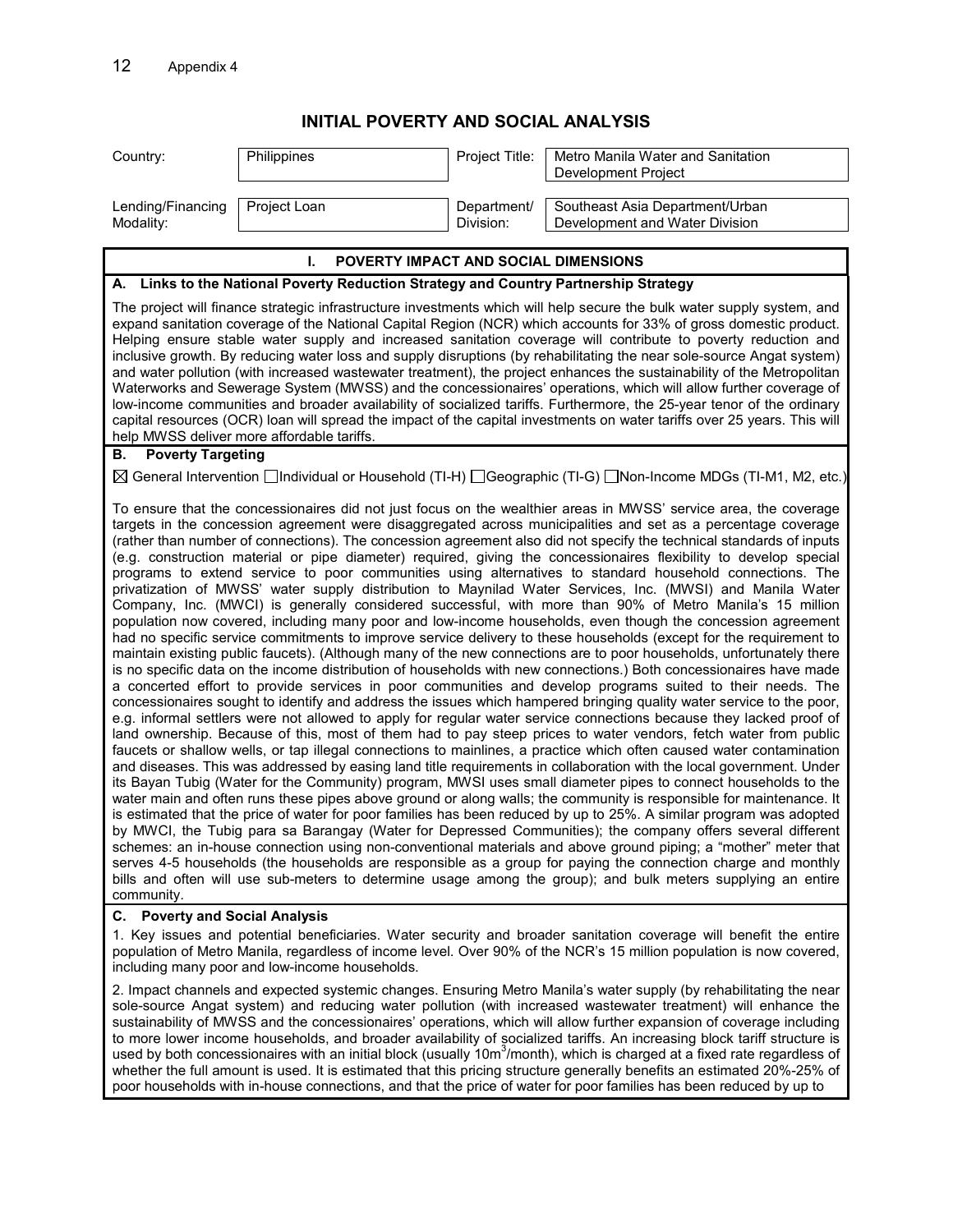| 25%. MWCI's connection charges are estimated at about \$100, which is often an impediment for poor households. In<br>some cases the companies will allow payments to be made over a 6-24 month period particularly for those involved<br>in their special program. MWCI worked with the World Bank-administered Global Partnership for Output-Based Aid<br>(GPOBA) to heavily subsidize the connection fee; its GPOBA-funded initiative enabled 171,000 people to connection<br>to the network. MWSI has opted not to charge a connection fee, in order to acceleration increasing connections. The<br>costs of connections are capitalized instead.                                                                                                                                                                                                                                                                                                                                                                                                                                                        |  |  |  |  |
|-------------------------------------------------------------------------------------------------------------------------------------------------------------------------------------------------------------------------------------------------------------------------------------------------------------------------------------------------------------------------------------------------------------------------------------------------------------------------------------------------------------------------------------------------------------------------------------------------------------------------------------------------------------------------------------------------------------------------------------------------------------------------------------------------------------------------------------------------------------------------------------------------------------------------------------------------------------------------------------------------------------------------------------------------------------------------------------------------------------|--|--|--|--|
| 3. Resources allocated in the project preparatory technical assistance (PPTA). The terms of reference (TOR) for the<br>PPTA includes poverty, social and gender analysis and the relevant specialists. The 25-year tenor of the OCR loan<br>will spread the impact of the capital investments on water tariffs over 25 years. The Project will include Institutional<br>capacity strengthening with regard to regulatory oversight, financial planning, and asset management. This will help<br>MWSS deliver more affordable water tariffs.                                                                                                                                                                                                                                                                                                                                                                                                                                                                                                                                                                 |  |  |  |  |
| <b>GENDER AND DEVELOPMENT</b><br>Ш.                                                                                                                                                                                                                                                                                                                                                                                                                                                                                                                                                                                                                                                                                                                                                                                                                                                                                                                                                                                                                                                                         |  |  |  |  |
| 1. What are the key gender issues in the sector/subsector that are likely to be relevant to this project or program?<br>Many lower-income households still do not have access to household piped water connections. Women from the low<br>income and poor households bear the burden of collecting water from other sources or buying it from the vendors<br>which is more costly than public water supply system. Women are traditionally tasked with caring for sick family<br>members, caused by lack of safe water and hygienic sanitation – increasing the work and time burden for women.                                                                                                                                                                                                                                                                                                                                                                                                                                                                                                             |  |  |  |  |
| 2. Does the proposed project or program have the potential to make a contribution to the promotion of gender equity<br>and/or empowerment of women by providing women's access to and use of opportunities, services, resources,<br>assets, and participation in decision making?<br>$\boxtimes$ Yes<br>$\Box$ No                                                                                                                                                                                                                                                                                                                                                                                                                                                                                                                                                                                                                                                                                                                                                                                           |  |  |  |  |
| Access to piped water supply will relieve households from the burden of collecting water or from buying it from<br>vendors, especially women who bear the burden. MWSS staffing, skills training and recruitment practices will also be<br>reviewed to determine project support measures, as needed, to enhance gender equity at the institutional level.                                                                                                                                                                                                                                                                                                                                                                                                                                                                                                                                                                                                                                                                                                                                                  |  |  |  |  |
| 3. Could the proposed project have an adverse impact on women and/or girls or widen gender inequality?<br>$\Box$ Yes<br>$\boxtimes$ No                                                                                                                                                                                                                                                                                                                                                                                                                                                                                                                                                                                                                                                                                                                                                                                                                                                                                                                                                                      |  |  |  |  |
| The Project is helping deliver more affordable tariffs by providing long-term funding to MWSS to implement essential<br>capex. Although increased infrastructure investments may result in an increase in average tariffs, both<br>concessionaries adopt socialized tariff schemes with lifeline tariffs (e.g. for first 10 m3/month) to ensure affordability<br>by low income families. The potential increase in tariffs will be assessed during project preparation, and potential<br>measures to reduce the impact on urban poor will be discussed with MWSS and the concessionaires.                                                                                                                                                                                                                                                                                                                                                                                                                                                                                                                   |  |  |  |  |
| 4. Indicate the intended gender mainstreaming category:<br>$\Box$ GEN (gender equity)<br>EGM (effective gender mainstreaming)<br>$\boxtimes$ SGE (some gender elements) $\Box$ NGE (no gender elements)                                                                                                                                                                                                                                                                                                                                                                                                                                                                                                                                                                                                                                                                                                                                                                                                                                                                                                     |  |  |  |  |
| PARTICIPATION AND EMPOWERMENT<br>Ш.                                                                                                                                                                                                                                                                                                                                                                                                                                                                                                                                                                                                                                                                                                                                                                                                                                                                                                                                                                                                                                                                         |  |  |  |  |
| 1. Who are the main stakeholders of the project, including beneficiaries and negatively affected people? A<br>Stakeholder Analysis will be undertaken to identify key stakeholders, their interests, perceptions of problems, and<br>opportunities for participation in the project. Opportunities to complement water and sanitation improvements with<br>community level hygiene and sanitation training and/or participation will be explored.                                                                                                                                                                                                                                                                                                                                                                                                                                                                                                                                                                                                                                                           |  |  |  |  |
| 2. How can the project contribute (in a systemic way) to engaging and empowering stakeholders and beneficiaries,<br>particularly, the poor, vulnerable and excluded groups? What issues in the project design require participation of the<br>poor and excluded? Increased availability of water supply will allow the concessionaries to expand coverage further<br>and sustainably offer socialized tariffs including a lifeline tariff for low-income households. Beneficiary perceptions<br>survey will be conducted to examine existing pro-poor mechanisms to address service delivery to the poor and<br>vulnerable (e.g. siting of "mother" meters, in-house connections using non-conventional materials) to determine what<br>elements should be replicated and/or adjusted. Increased sanitation coverage will broadly benefit the population.<br>Existing practices of the concessionaires (e.g. siting of clustered meters) will be examined to determine the level of<br>access and the efficiency of existing sanitation initiatives, and the need for further design intervention measures. |  |  |  |  |
| 3. What are the key, active, and relevant civil society organizations in the project area? What is the level of civil<br>society organization (CSO) participation in the project design? Various CSOs such as nongovernment organizations<br>(NGOs), community based organizations (CBOs) and research institutes and universities, actively promote<br>awareness of the importance of improved sanitation. Consultation and due diligence will be carried out during the<br>PPTA to identify potential participation to improve public service delivery especially to raise awareness about the<br>importance of regular desludging, compliance with building code provisions re: septic tanks, etc. and to generate<br>broad public support during the construction of sanitation-related infrastructure such as pipe-laying, etc. and to<br>advocate for and ensure affordability.                                                                                                                                                                                                                       |  |  |  |  |
| Collaboration<br>Information generation and sharing M Consultation<br>M Partnership<br>4. Are there issues during project design for which participation of the poor and excluded is important? What are they                                                                                                                                                                                                                                                                                                                                                                                                                                                                                                                                                                                                                                                                                                                                                                                                                                                                                               |  |  |  |  |
|                                                                                                                                                                                                                                                                                                                                                                                                                                                                                                                                                                                                                                                                                                                                                                                                                                                                                                                                                                                                                                                                                                             |  |  |  |  |